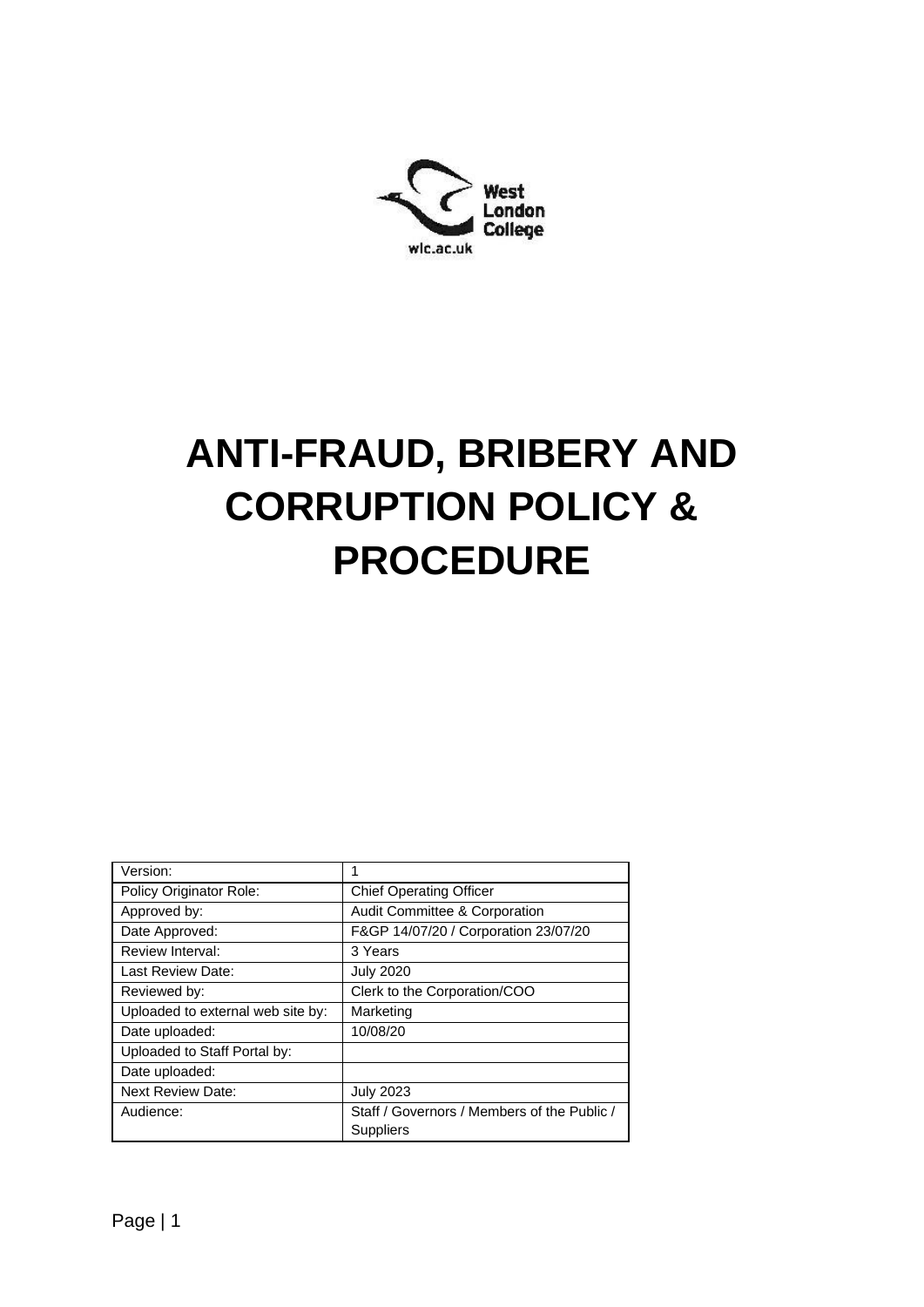## **Contents**

| 1. |  |  |
|----|--|--|
| 1. |  |  |
| 2. |  |  |
| 3. |  |  |
|    |  |  |
|    |  |  |
| 2. |  |  |
| 2. |  |  |
| 3. |  |  |
| 4. |  |  |
|    |  |  |
|    |  |  |
| 1. |  |  |
| 2. |  |  |
| 3. |  |  |
| 4. |  |  |
| 5. |  |  |
| 6. |  |  |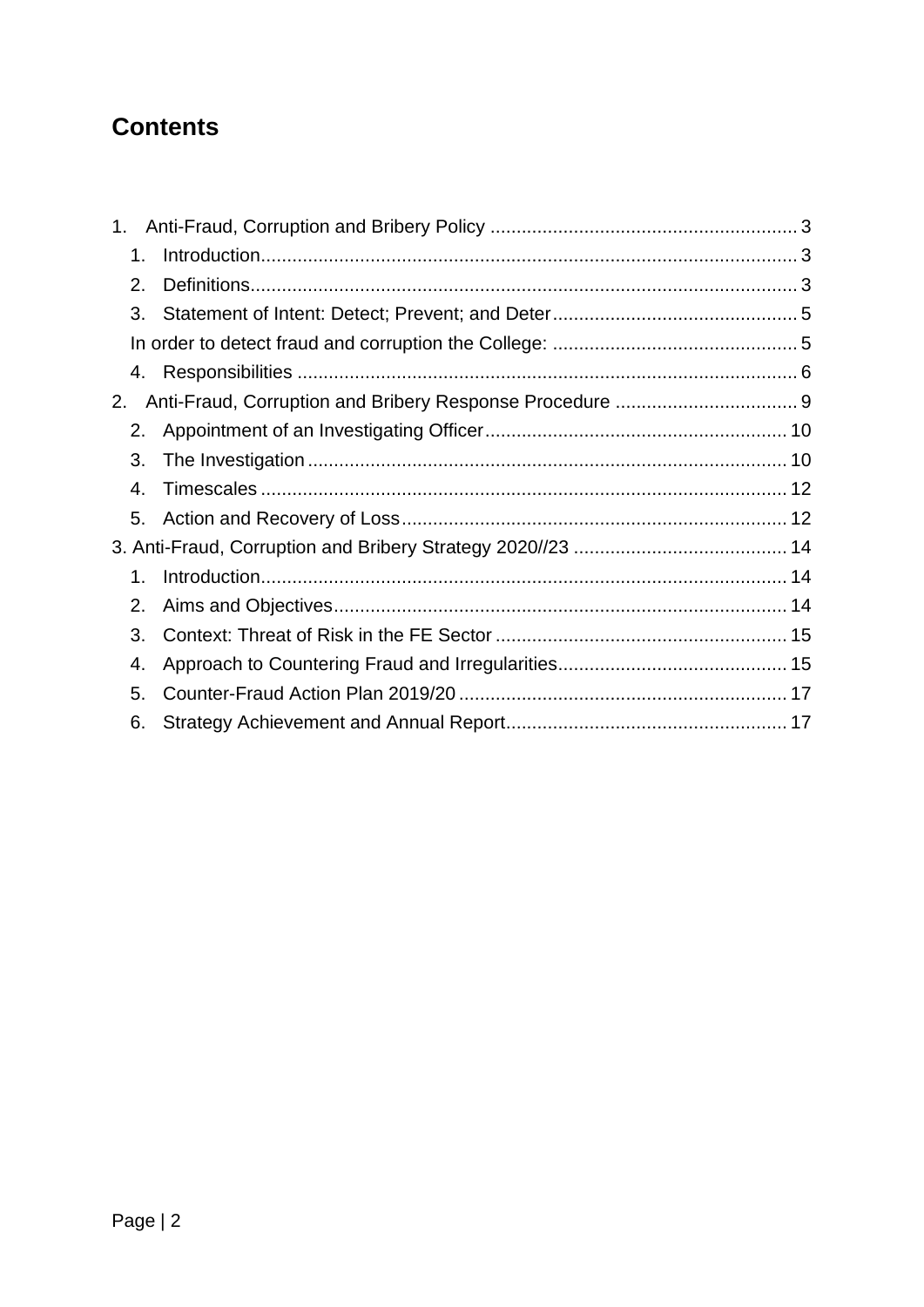## <span id="page-2-0"></span>**1. Anti-Fraud, Corruption and Bribery Policy**

#### <span id="page-2-1"></span>**1. Introduction**

The Corporation is committed to maintaining a culture of openness and accountability within the College, where all individuals operate the highest standards of honesty, propriety and integrity in the exercise of their duties.

It is the responsibility of the corporation, as set out in grant funding agreements and contracts with ESFA, to establish and maintain an adequate system of internal control, to ensure compliance, and to prevent and detect irregularities and suspected fraud (including theft, bribery and corruption). To achieve this the corporation is establishing an effective and proportionate counter fraud strategy which will sets out the approach to raising awareness, prevention, detection, investigation and sanction (including seeking redress where appropriate) of suspected fraud.

It is the Corporation's policy to encourage anyone having reasonable suspicions of fraud, irregularity or impropriety to report them. Employees who raise legitimate concerns will not face any detrimental consequences. In particular, they will not be subject to harassment or victimisation. There is statutory protection (the Public Interest Disclosure Act, 1998, also known as 'Whistle blowing') from dismissal or penalties imposed by employers for those who disclose information in the proper manner.

The Corporation's 'Whistle blowing' Policy sets out the arrangements under which an individual may confidentially raise concerns and bring these to the attention of the Corporation. The policy is published on the College website.

#### <span id="page-2-2"></span>**2. Definitions**

**Bribery** is giving or receiving a financial or other advantage in connection with the "improper performance" of a position of trust, or a function that is expected to be performed impartially or in good faith. Bribery does not have to involve cash or an actual payment exchanging hands and can take many forms such as a gift, lavish treatment during a business trip or tickets to an event.

Bribery does not always result in a loss. The corrupt person may not benefit directly from their deeds; however, they may be unreasonably using their position to give some advantage to another.

It is a common law offence of bribery to bribe the holder of a public office and it is similarly an offence for the office holder to accept a bribe.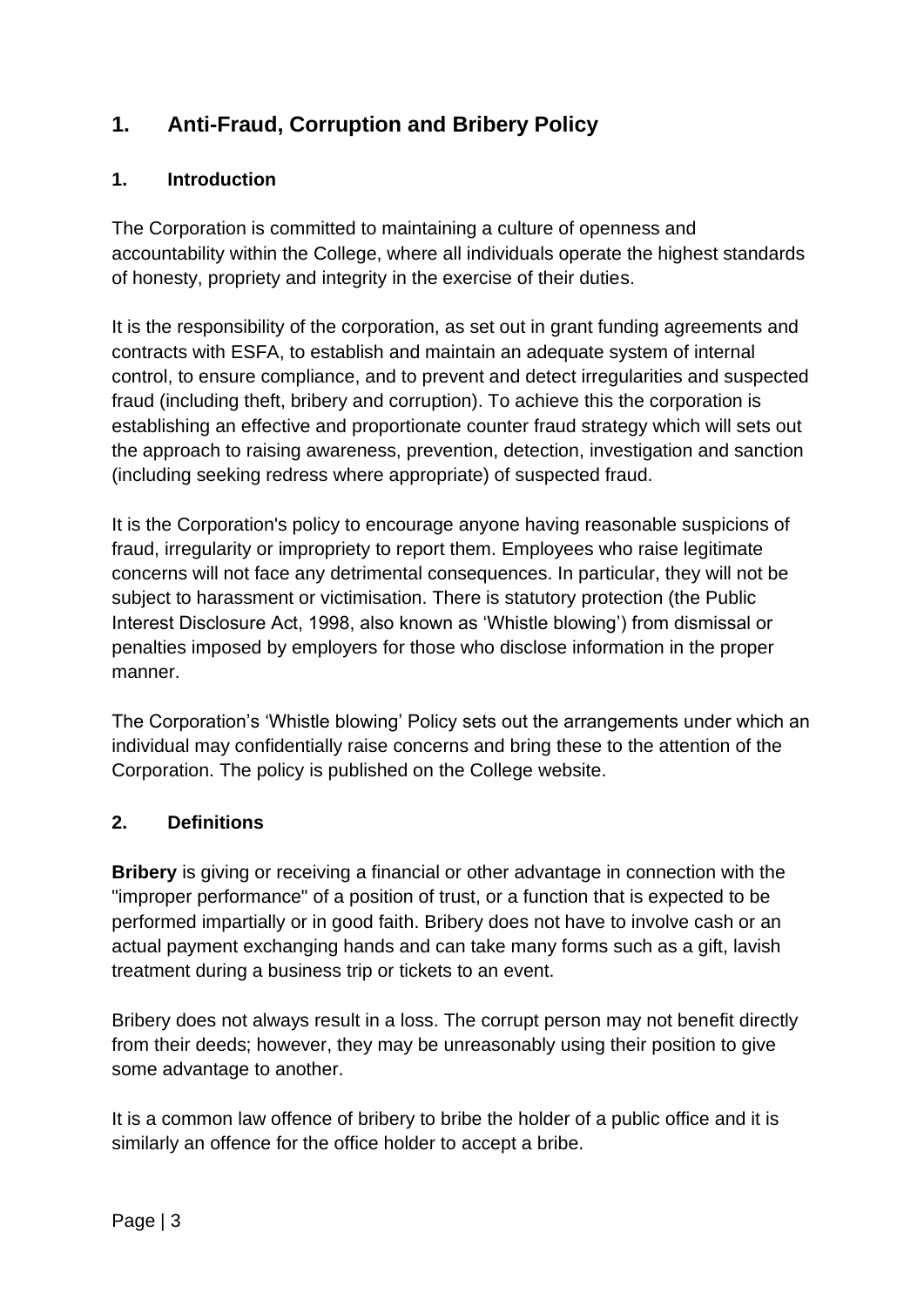Should an offence be committed it will be a defence that the organisation has adequate procedures in place to prevent bribery.

The Bribery Act includes four offences:

- Bribing a person to induce or reward them to perform a relevant function improperly
- Requesting, accepting or receiving a bribe as a reward for performing a relevant function improperly
- Using a bribe to influence a foreign official to gain a business advantage
- Failure to prevent bribery a corporate offence whereby an organisation will be liable to prosecution if it fails to stop individuals operating on its behalf from being involved in bribery (due to there being no adequate procedures in place to prevent such actions).

**Fraud** is wrongful or criminal deception which is intended to result in a financial or personal gain. It is a deliberate use of deception or dishonesty to disadvantage or cause loss (usually financial) to another person or party.

The Fraud Act 2006 states that a person is guilty of fraud 'if (s)he is in breach of any of the following:

- Fraud by false representation If someone dishonestly makes a false representation and intends by making the representation to make a gain for himself or another, or to cause loss to another or expose another to risk of loss;
- Fraud by failing to disclose information If someone dishonestly fails to disclose to another person information which he is under a legal duty to disclose and intends, by means of abuse of that position, to make a gain for himself or another, or to cause loss to another or expose another to risk of loss; and
- Fraud by abuse of position If someone occupies a position in which he is expected to safeguard, or not to act against, the financial interests of another person, and he dishonestly abuses that position, and intends, by means of the abuse of that position, to make a gain for himself or another, or to cause loss to another or to expose another to a risk of loss.

Computer fraud is where information technology (IT) equipment has been used to manipulate or destroy computer programmes or data or where the existence of an IT system was a material factor in the perpetration of fraud – for example, by creating, altering, substituting or destroying files or records. Inappropriate use of computer time, intellectual property or resources may also be fraudulent or involve theft.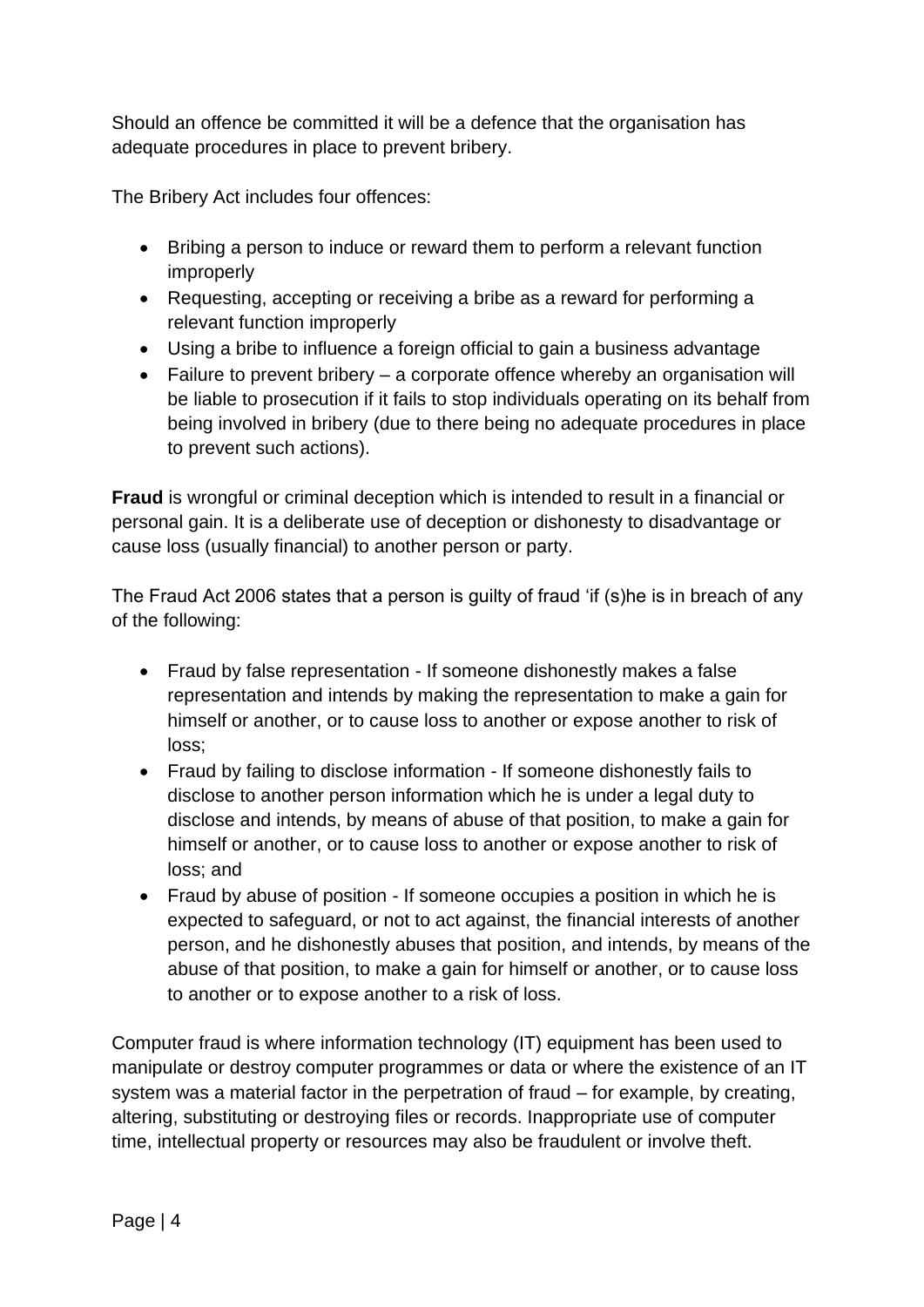Together such activities may include; conspiracy; bribery; forgery; extortion; theft; misappropriation; collusion; false representation; concealment of facts; false accounting; embezzlement; failure to disclose information; abuse of position; supplying, making or possessing articles for use in fraudulent activities; obtaining services dishonestly.

In addition to the Bribery Act 2010 and the Fraud Act 2006 the legal framework includes the Theft Acts 1968 and 1978, the Proceeds of Crime Act 2002, and the Computer Misuse Act 1990 as well as common law offences.

#### <span id="page-4-0"></span>**3. Statement of Intent: Detect; Prevent; and Deter**

<span id="page-4-1"></span>In order to detect fraud and corruption the College:

- Ensures protocols are in place to facilitate data and intelligence sharing and analysis, using techniques such as data matching and data analytics, to validate data and detect control failings to support counter fraud activity;
- Maintains and enhances effective whistleblowing arrangements;
- Effectively investigates fraud referrals; and
- Utilises an appropriate mix of experienced and skills staff including access to counter fraud staff with professional accreditation.

In order to prevent fraud and corruption the College:

- Maintains and enforces Financial Regulations, Procedures and other policies and procedures, which are regularly reviewed, which set out the College's internal controls, with a view to ensuring the orderly and efficient conduct of the College's activities.
- Recruits staff in accordance with approved Recruitment and Selection policies and procedures and the Instruments and Articles of Government.
- Draws attention to the expectations of staff and governors as set out in the Codes of Conduct and Ethics during induction processes and makes these available on an ongoing basis via the College intranet.
- Highlights the responsibilities of staff and managers as set out in Financial Regulations and Procedures, during induction processes.
- Maintains a register, in line with financial regulations, for staff and governors, which records financial and other interests, gifts and hospitality, which is, at least, annually updated.
- Requires its internal, financial and regulatory auditors to enquire about and obtain an understanding of the processes and controls in place to identify and respond to the risk of fraud.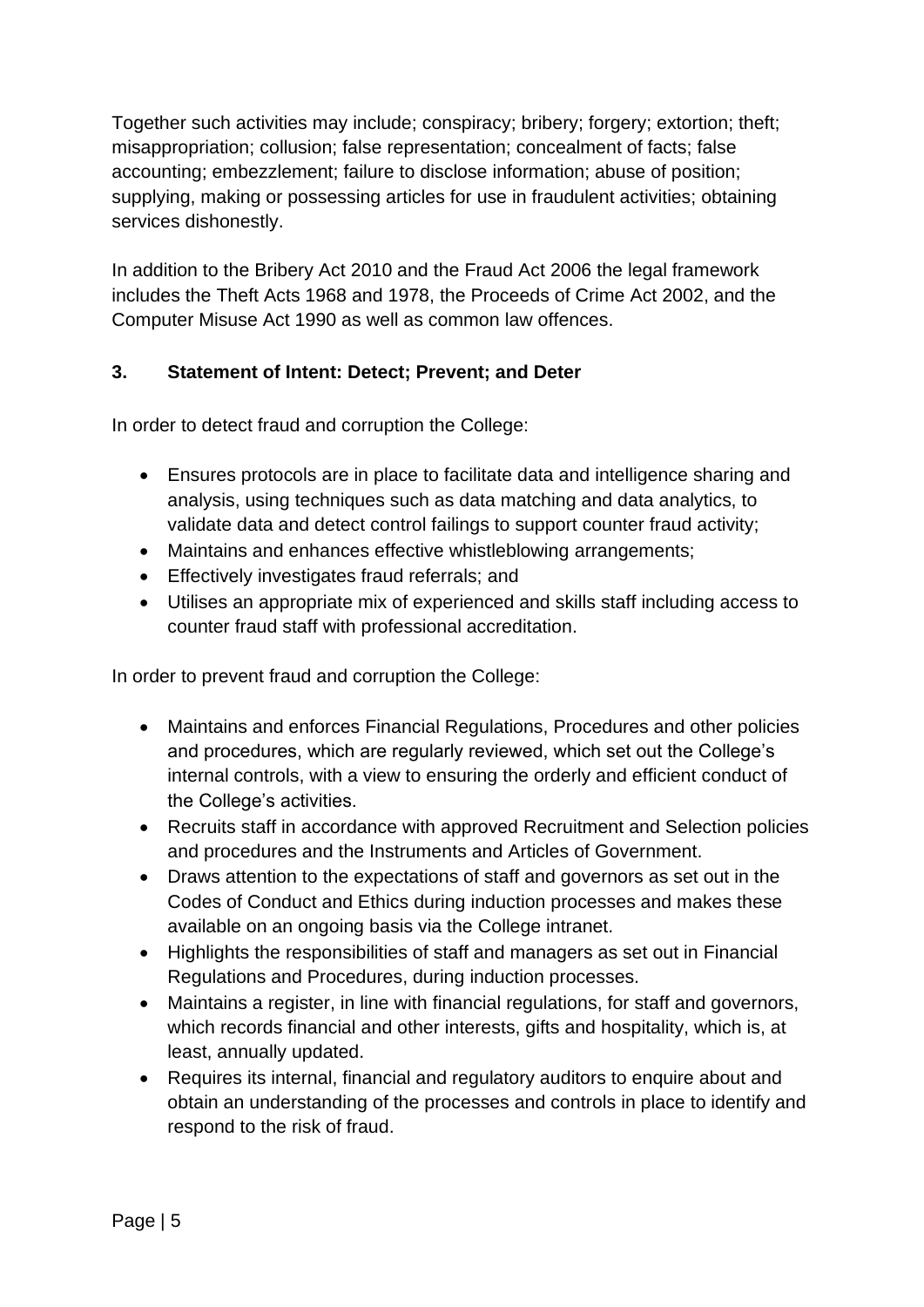- Works, in particular, with its internal auditors to review financial and other systems on a risk based cyclical basis, with a view to identifying and responding to any risk factors identified.
- Expects all its auditors to maintain an attitude of professional scepticism in carrying out audit activities, notwithstanding the auditors' past-experience of the conduct of the organisation and those charged with management and governance.
- Ensures all its auditors have access to all financial and other relevant documentation as well as reporting rights to the Audit Committee and the Corporation.
- Reviews the reports of the internal, financial and regulatory and other auditors through meetings of the Executive Team (ET) and Senior Leadership Team (SLT), the Audit Committee and where, appropriate, the Corporation.
- Monitors the timely implementation of recommendations made by its auditors, through meetings of the Executive Team and the Audit Committee.
- Considers, when implementing new systems or reviewing policies, the risk of fraud and corruption and the safeguards to be included in procedures.
- 3.3 In order to deter fraud and corruption the College:
	- Publishes the College's anti-fraud and corruption stance and the actions it takes against fraudsters;
	- Applies sanctions, including internal disciplinary, regulatory and criminal, as appropriate;
	- Seeks redress, including the recovery of assets and money where possible.

#### <span id="page-5-0"></span>**4. Responsibilities**

**Governors** - The Corporation is ultimately responsible for the proper stewardship of public funds. Under its approved terms of reference, the Audit Committee is required to:

- oversee the corporation's policies on and processes around fraud, irregularity, impropriety and whistleblowing, and ensure:
- the proper, proportionate and independent investigation of all allegations and instances of fraud and irregularity
- that investigation outcomes are reported to the audit committee
- that the external auditor (and internal auditor if applicable) has been informed, and that appropriate follow-up action has been planned/actioned
- that all significant cases of fraud or suspected fraud or irregularity are reported to the ESFA
- risks around fraud have been identified and controls put in place to mitigate them.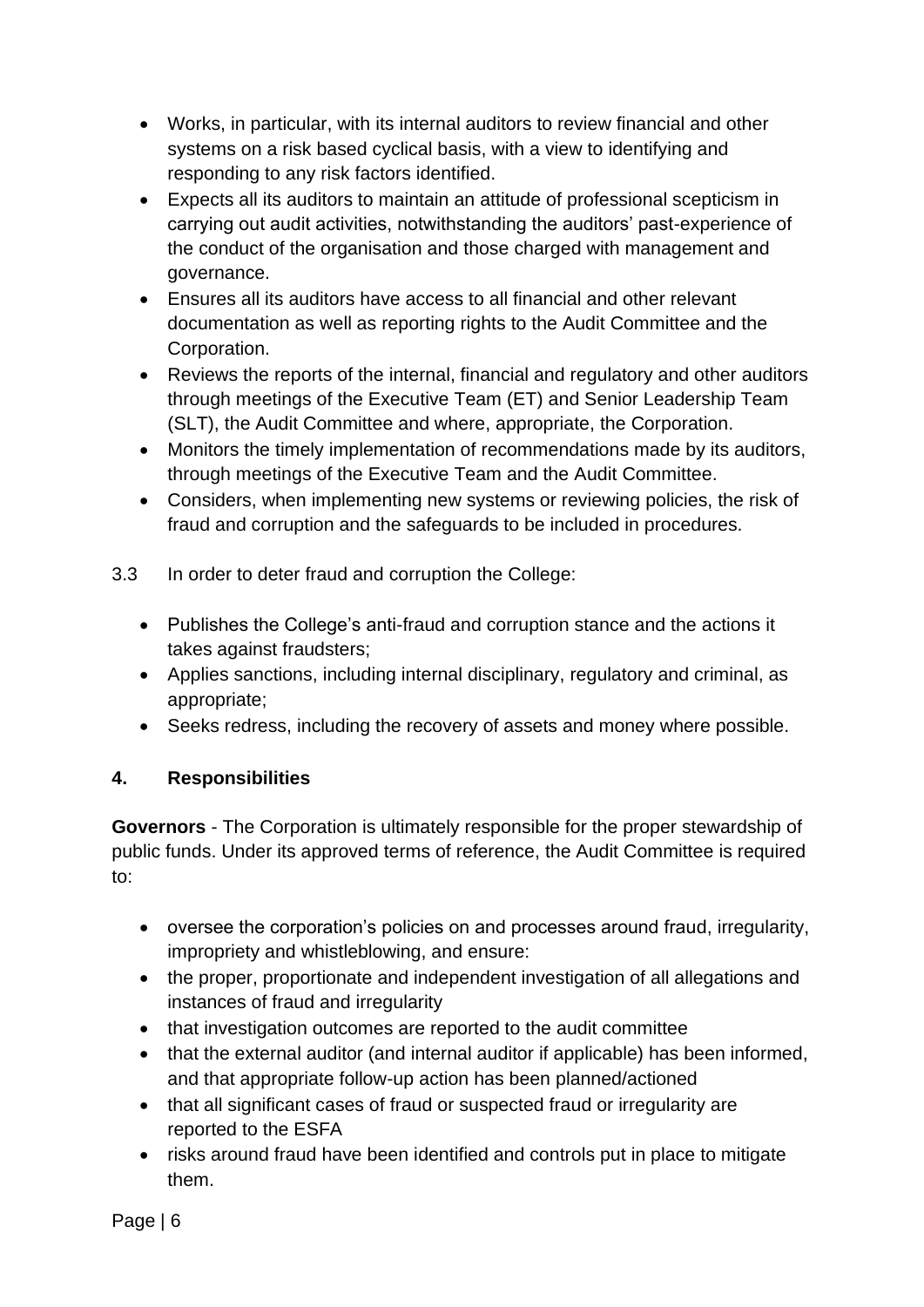**Chief Executive Officer / Principal** - As the accounting officer, the Principal is responsible for establishing a control environment and ensuring that an effective system of internal controls and risk management is maintained and operated by the College. The Principal has over-arching responsibility for operation of the Anti-Fraud, Corruption and Bribery report, in liaison with the Chief Accounting Officer and the Clerk to the Corporation.

**Chief Accounting Officer** - is charged with delivering the strategy and action plan.

**Management and staff** - It is the responsibility of all managers and staff to:

- maintain the control environment and comply with and develop policies and procedures to help ensure the orderly and efficient conduct of the College's business.
- ensure that controls in place operate effectively in their areas of responsibility.
- assess the types of risk involved in the operations for which they are responsible
- regularly review and test control systems for which they are responsible and satisfy themselves that controls in place are being complied with and that systems continue to operate effectively
- to follow financial regulations and procedures and to bring to the attention of management any control weaknesses or poor compliance with procedures
- all appropriate staff must complete the management representation declaration, at least annually, to confirm that they are not aware of any instances of fraud or bribery and declare any related party transactions or receipt of gifts (appropriate staff include budget-holders, managers and other staff with financial responsibility or are involved in the award of contracts).

In order to comply, this form has to be completed and returned by all budget-holders, managers and other staff members, with financial responsibility or involvement in awarding contracts for services to the College.

Fin**ancial Statements and Regularity Auditor (FSA)<sup>1</sup>** - The Financial Statements Auditor (FSA) has a duty to plan and conduct all audits so that there is a reasonable expectation of detecting material mis-statements in the accounts arising from irregularities, including fraud or breaches of regulations.

**Internal Auditor (IAS)** - The IAS reviews and evaluates risk management, control and governance processes in accordance with an agreed strategic plan, based on an assessment of risk through the Board Assurance Framework. These processes include the operations, policies and procedures in place to safeguard the College's

<sup>1</sup> Also sometimes referred to as the External Auditor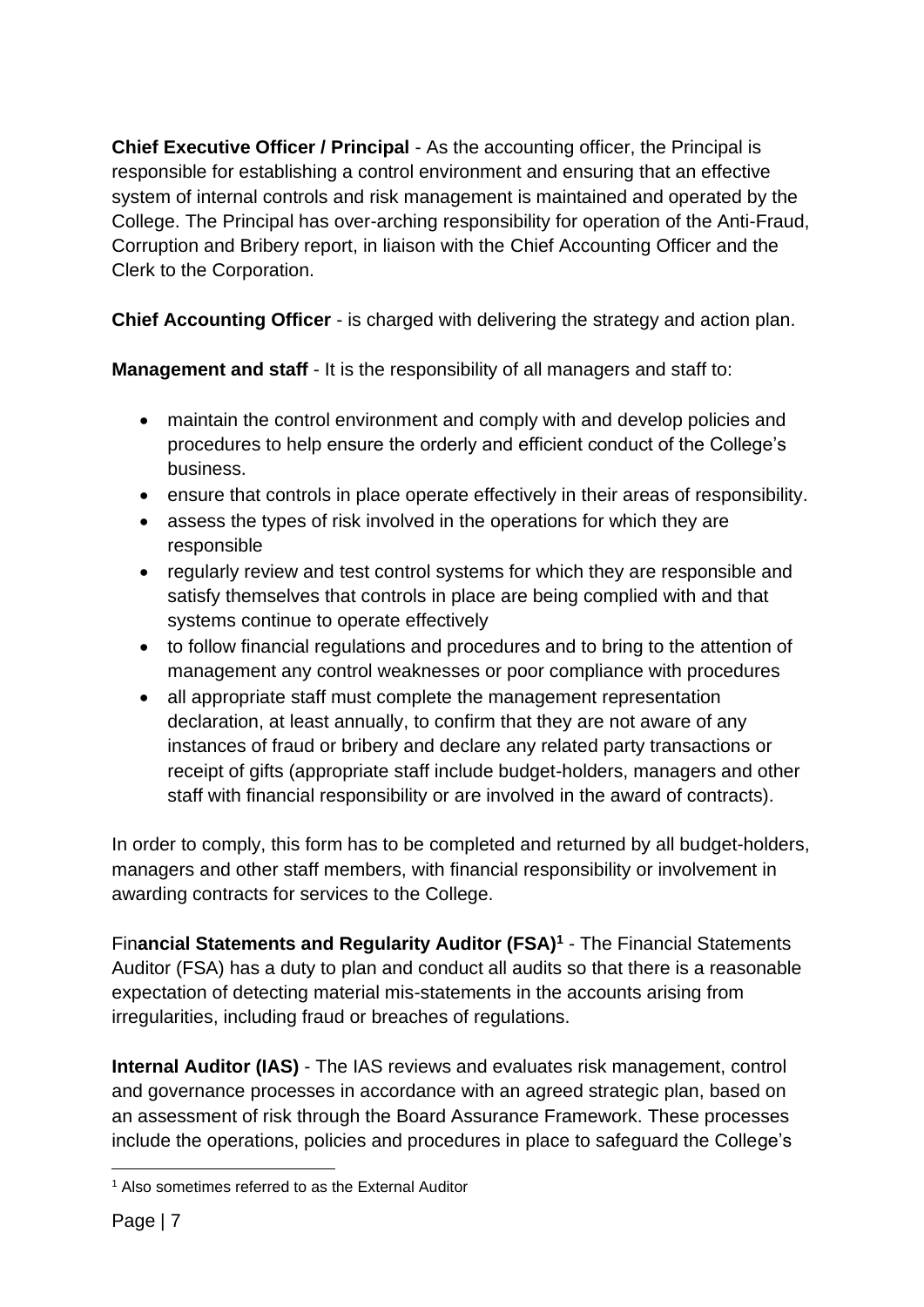assets and interests from losses of all kinds, including those arising from fraud, irregularity and corruption.

*Where there is suspicion of fraud, corruption and bribery the Procedure, outlined in appendix A should be followed*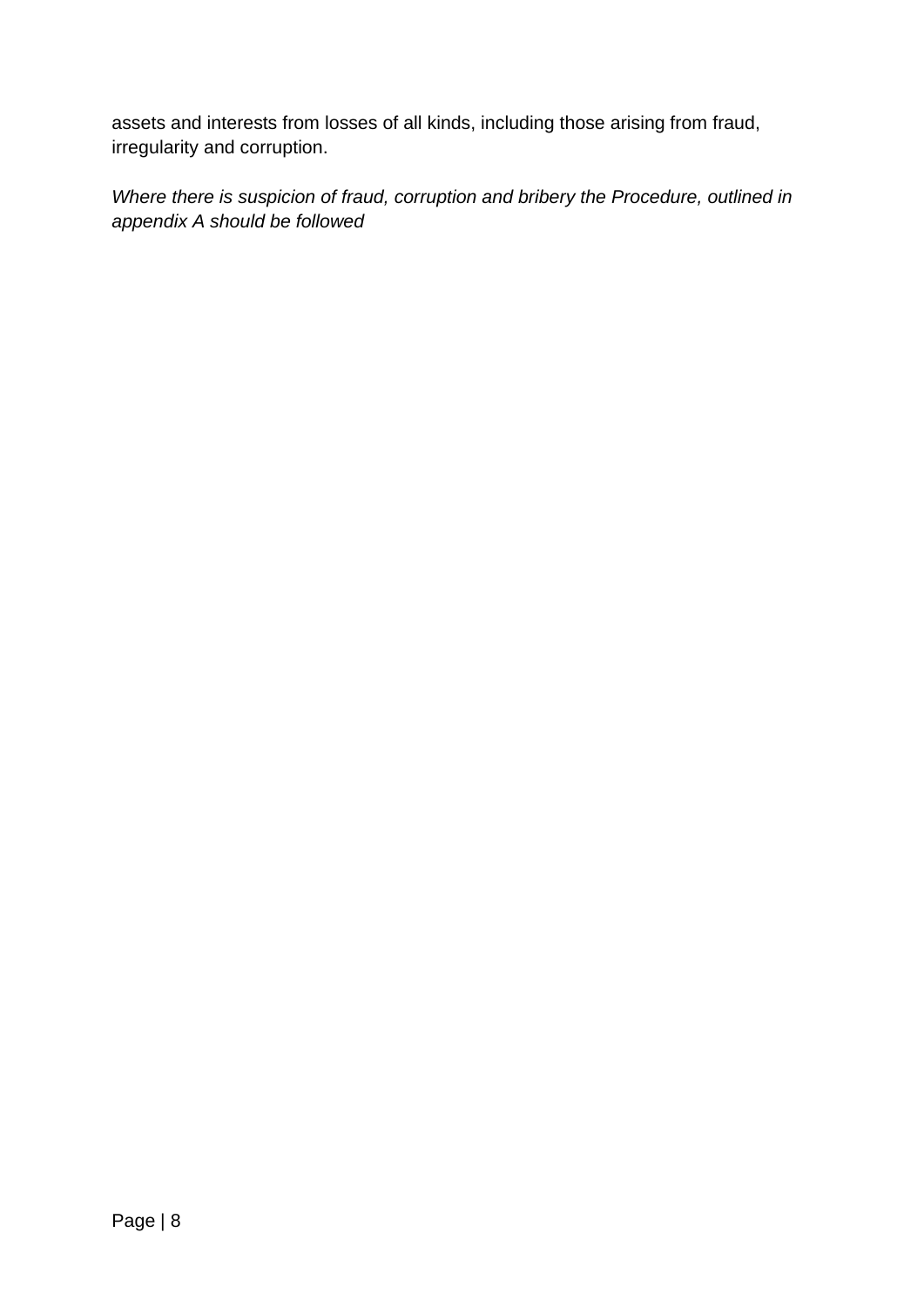## <span id="page-8-0"></span>**2. Anti-Fraud, Corruption and Bribery Response Procedure**

#### 1. Reporting suspicions of fraud or other irregularities

- a) In accordance with Financial Regulations *{insert correct reference},* it is the duty of all members of staff, managers and governors to notify the Principal immediately whenever any matter arises which involves, or is thought to involve, irregularity, including fraud, corruption, bribery or any other impropriety.
- b) If the concerns raised potentially involve the Principal, then the Clerk to the Corporation should be informed, who will immediately advise the Chair of the Corporation and the Chair of the Audit Committee.
- c) The Corporation's 'Whistle blowing' Policy sets out the arrangements under which an individual may confidentially raise concerns and bring these to the attention of the Corporation. A copy of this Policy is published on the College website.<sup>2</sup>
- d) When a matter has been raised to the Principal, he will discuss the matter with the Chief Operating Officer and the Clerk to the Corporation to determine the details of the matter and prepare the information to notify the Chair of the Corporation and Chair of the Audit Committee, as appropriate, in all cases of suspected or actual fraud or corruption, bribery and any significant irregularity. Where the matter raised relates to the Principal, Chief Accounting Officer or the Clerk, that person will not be involved in the discussion prior to notification to the Chair of the Corporation and Chair of the Audit Committee.
- e) In accordance with the Financial Memorandum and the Post-16 Audit Code of Practice<sup>3</sup>, the College shall inform the external auditors and internal auditors when evidence of potential irregularity, including fraud, corruption, bribery or any impropriety is discovered. If appropriate, the Internal Auditor will undertake a review and consider the adequacy of the relevant controls, evaluate the implications of the fraud on the risk management, control and governance processes and consider making recommendations as appropriate. The Internal Auditor will not investigate the matter raised unless commissioned to so do.
- f) The College, and where appropriate, its Internal Auditor or its Financial Statements Auditor shall, without delay, report to the ESFA's chief executive, serious weaknesses, significant frauds, major accounting and other controls breakdowns of which they are aware, subject to the requirements of the Proceeds of Crime Act 2002.

<sup>2</sup> <https://www.wlc.ac.uk/your-college/the-corporation/policies>

<sup>3</sup> <https://www.gov.uk/government/publications/post-16-audit-code-of-practice>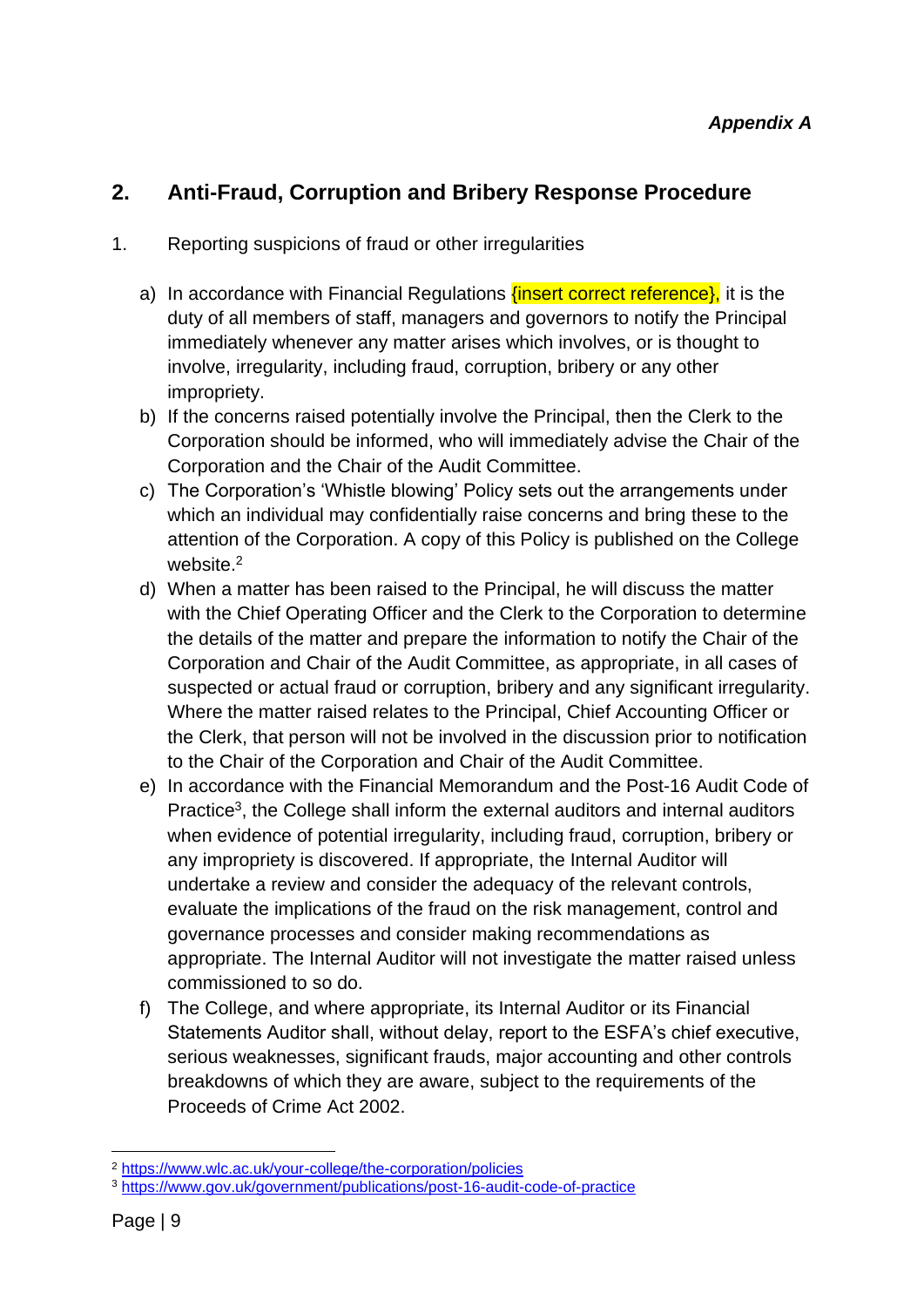A serious weakness would be one which may result in a significant fraud or irregularity and may include cases of irregularities in expenditure which could lead to suspicions of fraud. Significant fraud is usually where one or more of the following are involved:

- Sums of money in excess of £10,000;
- Particulars of the fraud are novel or complex;
- There is likely to be public interest because of the nature of the fraud or the people involved;
- The fraud is systematic or unusual in nature.

#### <span id="page-9-0"></span>**2. Appointment of an Investigating Officer**

- a) In consultation with the Chair of the Audit Committee, the Principal will appoint a suitable manager as Investigating Officer to oversee the investigation. **The investigating officer should be independent and not hold any management responsibilities in relation to the individuals or individuals under investigation.**
- b) Where the nature of the allegations or disclosures made is such that the services of specialists, internal or financial statements auditors should be appointed / commissioned to undertake an investigation, then the Principal will consult with the Chair of the Audit Committee and make a recommendation. The Chair of the Audit Committee may wish to convene a special meeting of the Audit Committee to consider this recommendation. Such meetings will be arranged by the Clerk. In any event, any such commissioning must be reported to the next scheduled meeting of the Audit **Committee.**
- c) The Chief Operating Officer, in conjunction with the Clerk to the Corporation, will ensure that all incidents of alleged or actual bribery, corruption and fraud are reported to the Audit Committee and minuted. The minutes will record the details of any actions taken. As a matter of good practice Fraud, Bribery and Corruption should be a standing item at every meeting of the Audit **Committee.**

#### <span id="page-9-1"></span>**3. The Investigation**

a) The investigation should be conducted to determine the facts and should make, where appropriate, recommendations in respect of disciplinary or other processes, the recovery of losses and the improvement of internal controls and procedures to prevent re-occurrence. The investigation should also consider whether there has been a failure of adequate supervision or application of controls.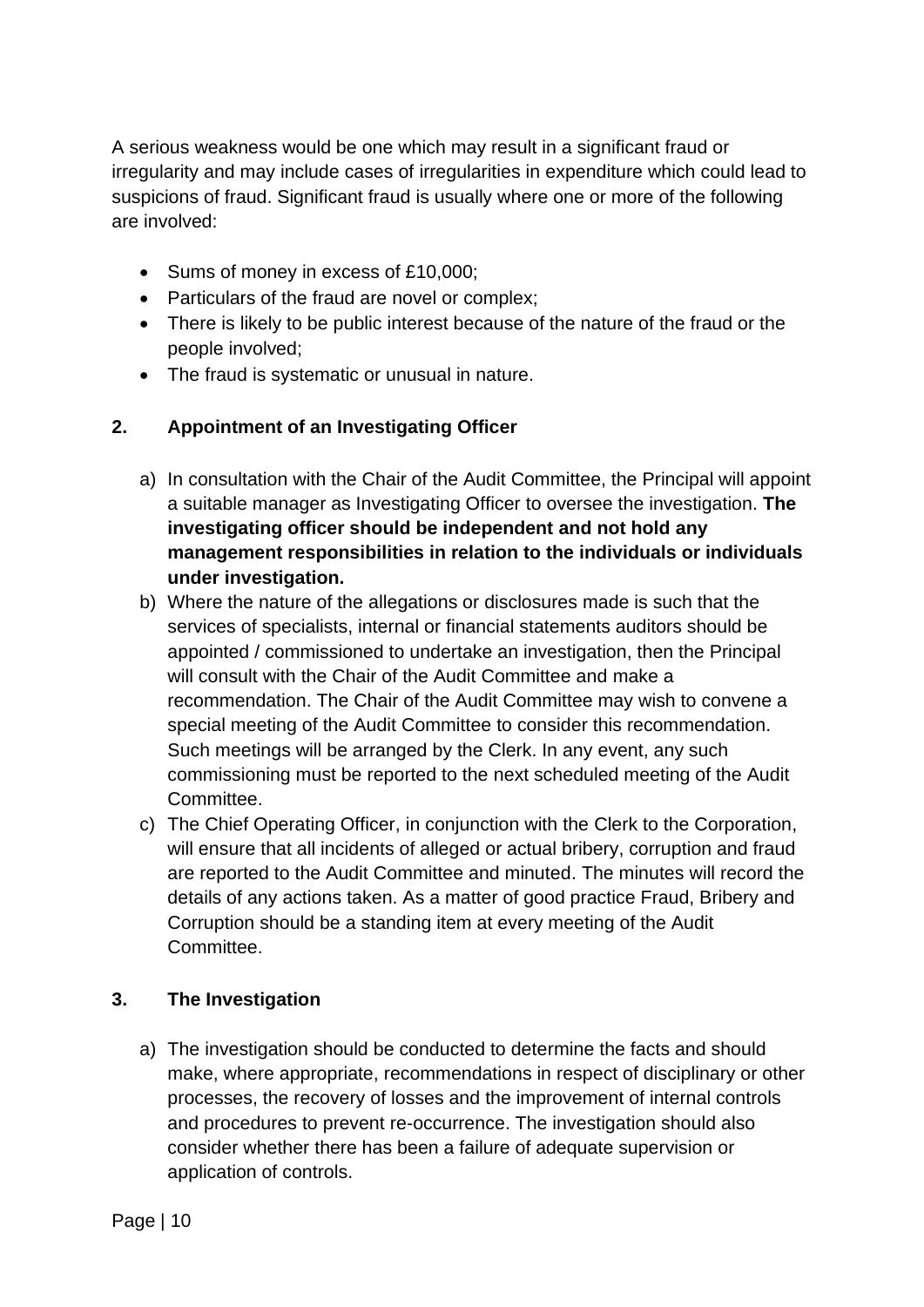- b) The Investigating Officer should consider throughout the investigation if the information available suggests that a criminal act might have been committed.
- c) If a criminal act is suspected, it is essential that there is the earliest possible consultation with the police. However, prior to any contact with the police, the Investigating Officer must advise the Principal, who in turn will advise the Clerk to the Corporation, the Chair of the Audit Committee, the Chair of the Corporation without delay.
- d) In any event, if a criminal act is suspected, there must be no actions taken by the College or the Investigating Officer which may alert suspects and/or precipitate the destruction or removal of evidence, before the police have been contacted. This includes, taking action to stop a loss or tighten controls or interviewing any individuals suspected of criminal activity.
- e) Where no criminal act has taken place, the investigation could lead to one of three outcomes. The most serious would be if there was evidence to sustain an allegation of gross misconduct under the disciplinary procedure. This might lead to dismissal if the allegation is proven. It would be less serious if there was evidence to sustain an allegation of negligence or error of judgement or other misconduct. This is unlikely to lead to dismissal but might involve the disciplinary procedure. Alternatively, it may be concluded there is no case for an individual to answer. The Investigating Officer should take advice from the Director of HR where there are suspicions or evidence of misconduct.
- f) The Investigating Officer will ensure that a detailed record of the investigation is maintained. This should include a chronological file recording details of all telephone conversations, discussions, emails, meetings and interviews, all documents and files and other records reviewed, tests and analyses undertaken, findings, outcomes and conclusions reached. It is important that everything is recorded, irrespective of apparent significance at the time of recording.
- g) Where evidence from witnesses is being sought, the Investigating Officer should make a chronological record using the witness's own words, which should be agreed by the witness. The witness must be prepared to sign the document as a true record.
- h) If the Investigating Officer takes possession of any physical evidence, it is important that a record is made of the time and place it is taken. If evidence consists of several items (e.g. many documents), each one should be tagged with a reference number corresponding to the written record.
- i) The Investigating Officer has authority to request and obtain information required in connection with the investigation and to meet with employees, contractors etc. Where there is no suspicion of criminal activity, any meetings involving employees will be conducted in consultation with the Director of HR. Where a criminal act is suspected, no interviews should be conducted without first having contacted the police and considering the requirements of the Police and Criminal Evidence Act (PACE).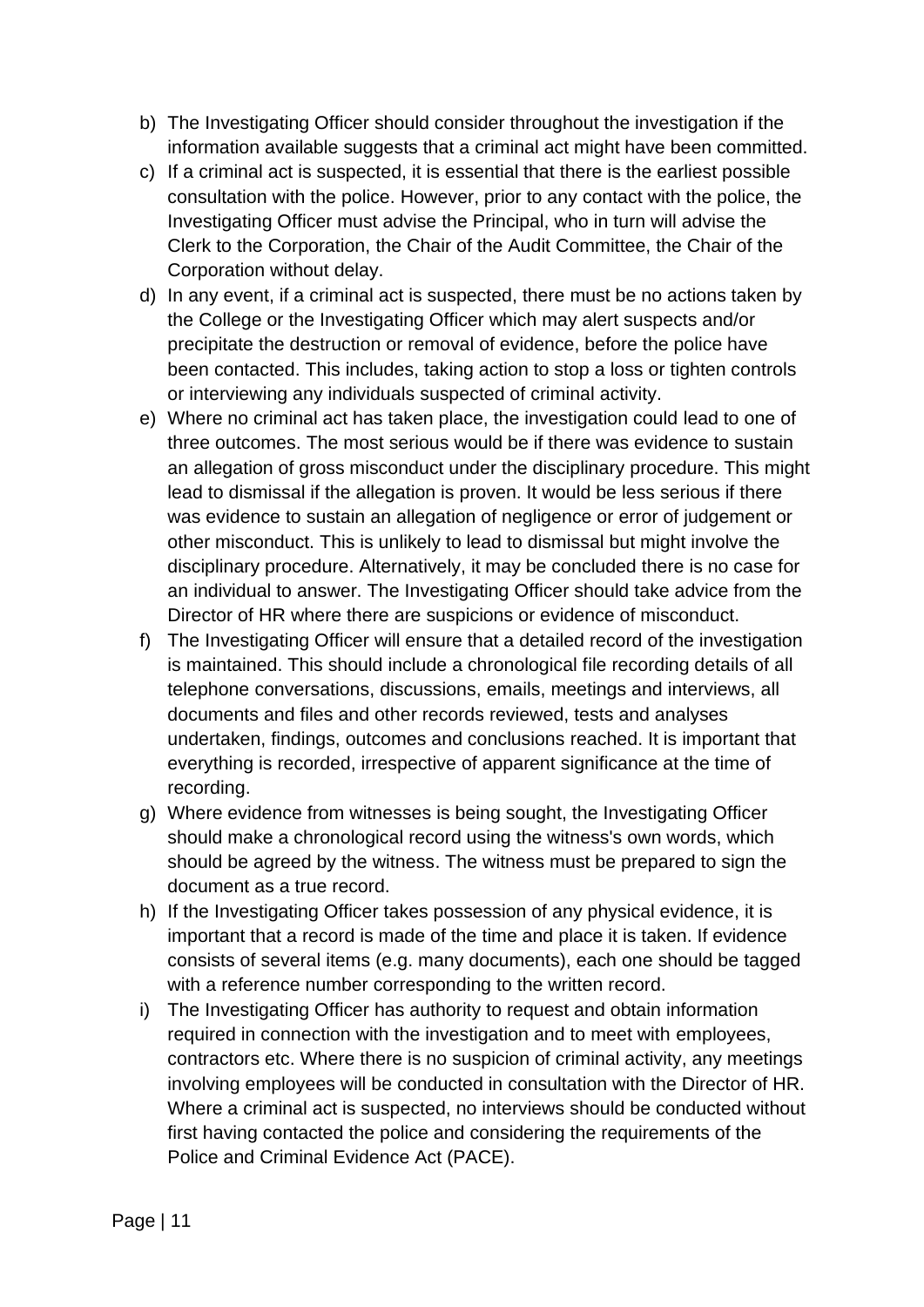j) The Investigating Officer will report in writing at the conclusion of the investigation, to the Principal and to the Chair of the Audit Committee. Where an investigation is protracted, then interim reports should be produced, keeping the Principal and the Committee advised of progress. These reports will be considered by the Audit Committee and through the minutes of the Audit Committee to the Corporation. The final report should include recommendations in respect of disciplinary or other processes, the recovery of losses and the improvement of internal controls and procedures to prevent re-occurrence, and, where appropriate, lessons learned and an implementation action plan.

#### <span id="page-11-0"></span>**4. Timescales**

Where possible, the investigation will be completed within 15 working days of the appointment of the Investigating Officer. However, it should be noted that investigations may take longer depending on the complexity of the issues being considered.

Where auditors are conducting the investigation, they must report back to the Audit Committee within a time scale agreed by the Audit Committee. The Clerk will arrange any meetings required in the usual way.

Where there is a criminal investigation, the Principal will keep the Audit Committee informed of progress, as appropriate.

#### <span id="page-11-1"></span>**5. Action and Recovery of Loss**

**Disciplinary and dismissal procedures:** College disciplinary procedures must be followed if it is proposed to take any disciplinary action against an employee (including dismissal). This may involve the Investigating Officer giving evidence to a disciplinary hearing and reporting the results of the investigation.

**Recovery of Losses**: The College will take appropriate steps to recover losses. If the cost of recovery outweighs the loss or there are other reasons for not taking steps to recover losses in full, these must be reported to the Audit Committee.

Where recovering a loss is likely to require a civil action, the College will consider seeking external legal advice. Where external legal advisors are used, the College's legal advisors should ensure that there is co-ordination between the various parties involved.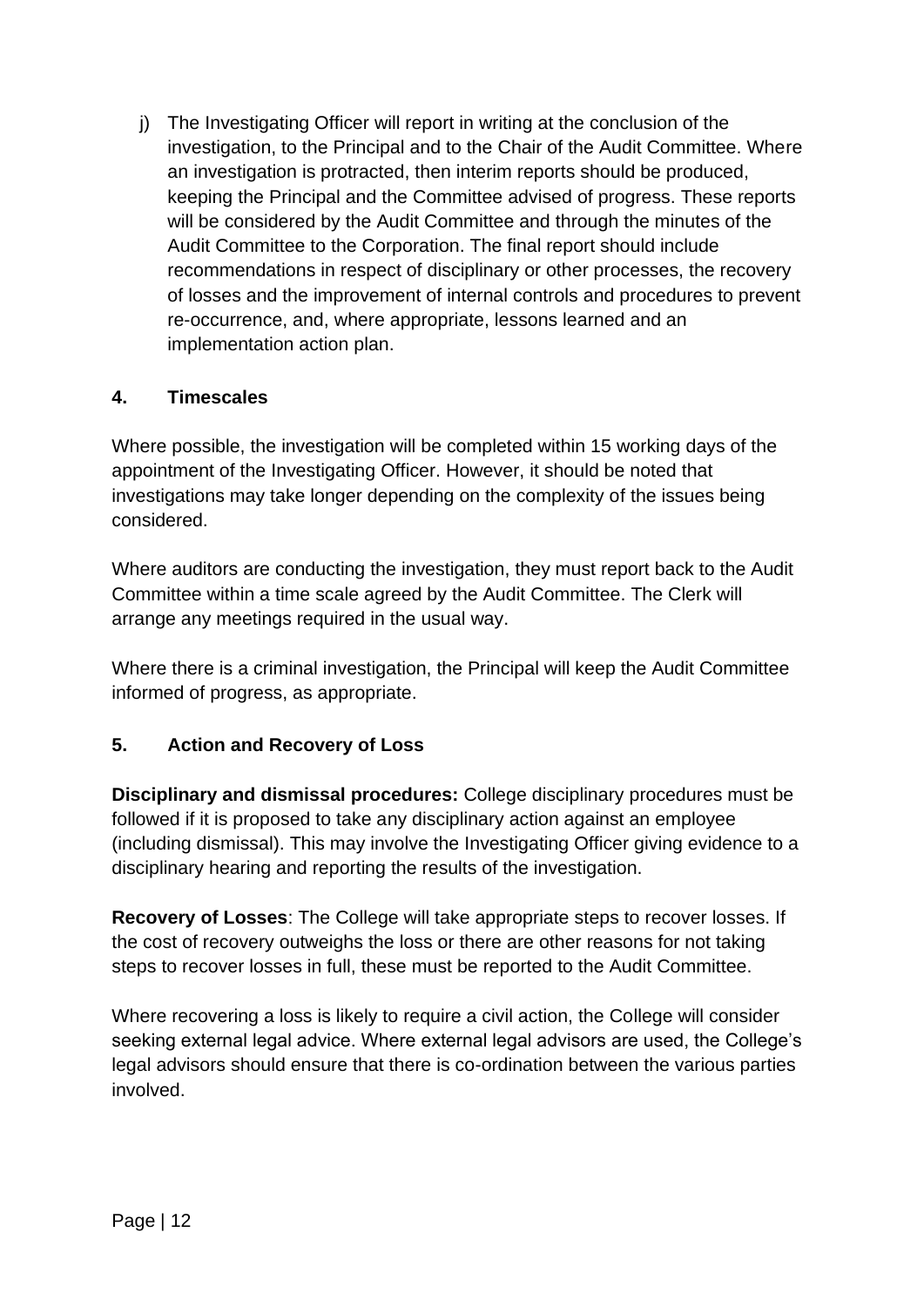Where any loss is potentially covered by the College's insurance arrangements, advice will be sought from the College's insurers and where appropriate, a claim will be prepared.

The Audit Committee should be kept informed of the progress of any recovery of losses.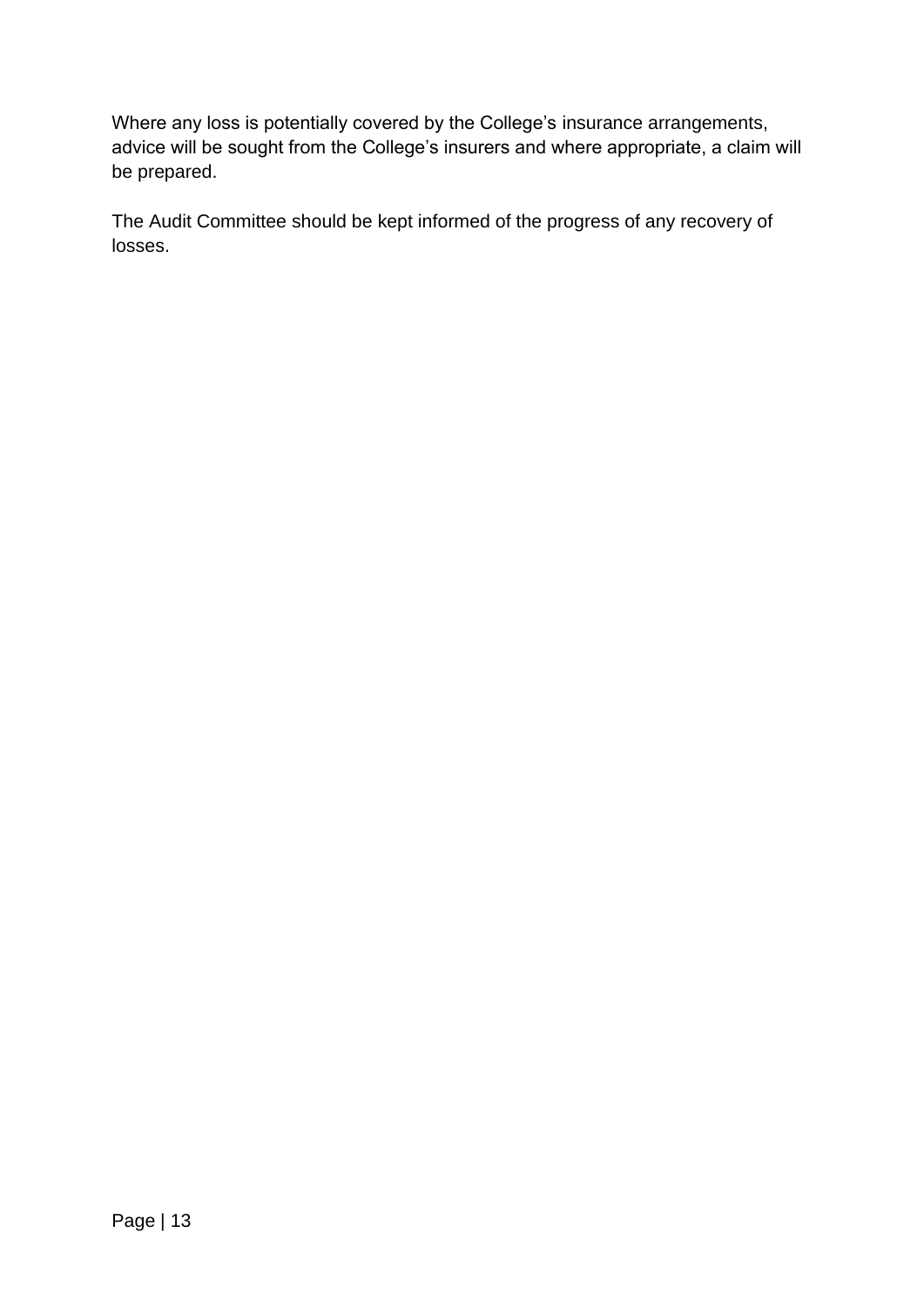## <span id="page-13-0"></span>**3. Anti-Fraud, Corruption and Bribery Strategy 2020//23**

#### <span id="page-13-1"></span>**1. Introduction**

This strategy outlines the College's commitment and approach to tackling fraud, bribery and corruption and applies to all those who work for, or interact with the College including employees, Governors, contractors, suppliers and stakeholders. Fraud against the College is not acceptable in any form and the College will seek full redress through criminal and/or civil courts to counter any internal or external fraudulent activities perpetrated against it.

To help organisations recognise and address their fraud risks, the Chartered Institute of Public Finance & Accountancy (CIPFA) produced a Code of Practice on Managing the Risk of Fraud and Corruption. The Code consists of the following principles:

- Acknowledge the responsibility of the Corporation for countering fraud and corruption.
- Identify the fraud and corruption risks.
- Develop an appropriate counter-fraud and corruption strategy.
- Provide resources to implement the strategy.
- Take action in response to fraud and corruption.

This strategy contributes towards the achievement of the College's approach to ensure value for money and to the effective and efficient use of resources, ensuring the solvency of the institution and in safeguarding its assets.

#### <span id="page-13-2"></span>**2. Aims and Objectives**

The general aims and objectives of this strategy are to:

- Create and promote a robust 'anti-fraud' culture across the organisation, highlighting the College's zero tolerance of fraud, bribery and corruption, which is also acknowledged by others outside the College.
- Encourage individuals to promptly report suspicions of fraudulent or corrupt behaviour and provide them with effective means for doing so.
- Protect the College's valuable resources and minimise the likelihood and extent of losses through fraud and corruption.
- Enable the College to apply appropriate sanctions and recover all losses.
- Direct the College's counter fraud resources on the key areas of fraud risk and ensure that the resources dedicated to combatting fraud are sufficient and those involved are appropriately skilled.
- Work with partners and other investigative bodies to strengthen and continuously improve the College's resilience to fraud and corruption.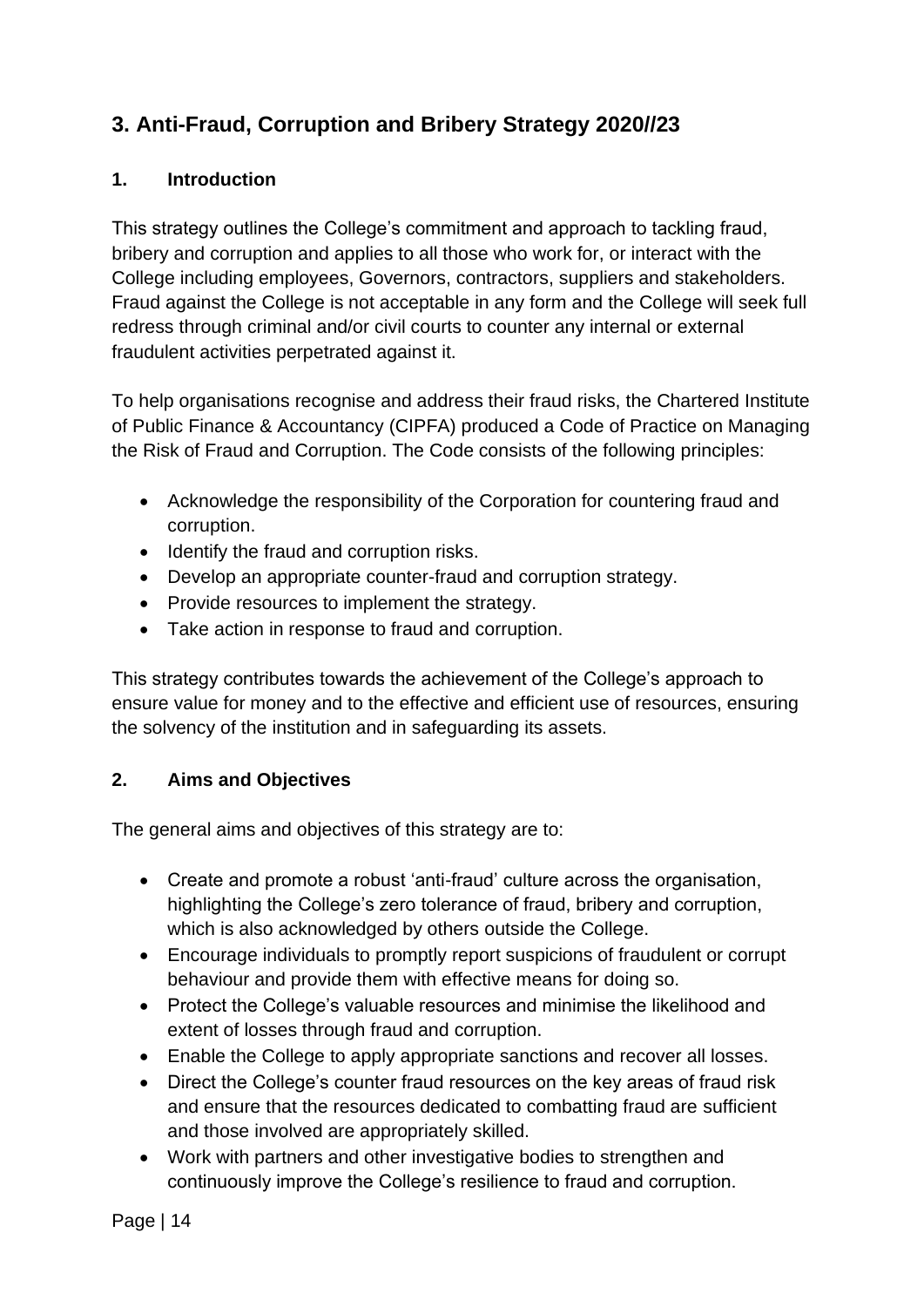#### <span id="page-14-0"></span>**3. Context: Threat of Risk in the FE Sector**

It is essential that the College continues to maintain strong defences against fraud and irregularity. There is an enhanced focus on financial sustainability in the sector and this has resulted in an increase in the number of publications and checklists provided for colleges relating to fraud and insolvency to support them in assessing risks and to be able to ensure on-going value for money and sustainability.

A further increased risk for the sector and beyond relates to increasing reliance on IT systems and the growing need to respond to cyber-attacks. This emergent risk has changed the nature of fraud markedly for all organisations and requires on-going and pro-active reactivity to ever-changing and increasingly sophisticated attacks.

The College will need to continue to work closely with partners, contractors and all stakeholders to overcome any barriers to effective fraud fighting and making the best use of available information and intelligence.

#### <span id="page-14-1"></span>**4. Approach to Countering Fraud and Irregularities**

The College's approach for meeting the aims and objectives of the Strategy and addressing fraud, bribery and corruption focusses on three core elements:



The College's approach for meeting the aims and objectives of the Strategy and addressing fraud, bribery and corruption focusses on three core elements:

**1. Detection:** Despite the best efforts to prevent fraud occurring in the first place, it is difficult to eradicate it from the system entirely. Therefore, measures need to be in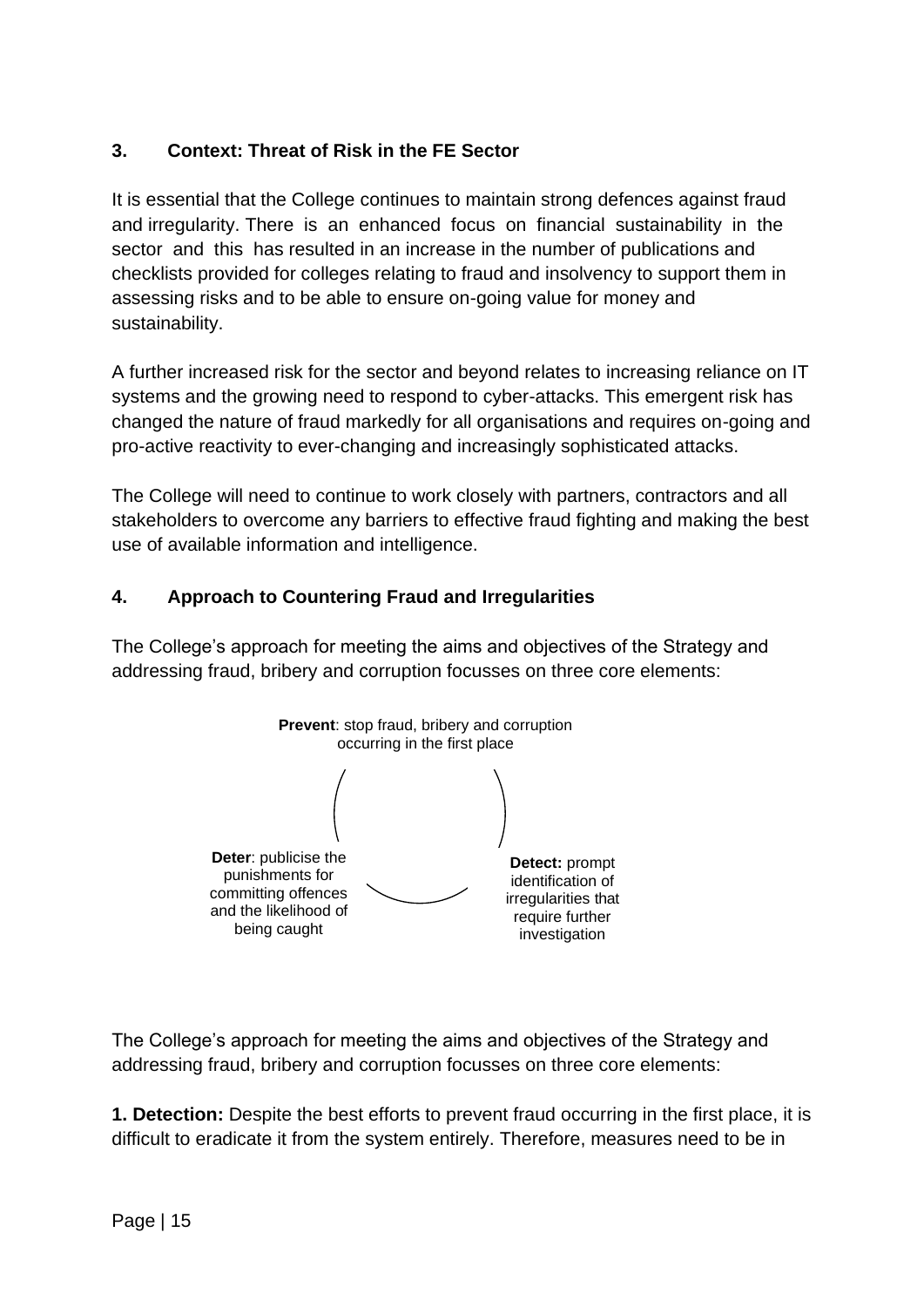place to ensure inappropriate activity is detected and reported for further investigation. Detection and investigation is a key priority of this strategy.

**2. Fraud risk assessment**: The College has robust risk assessment processes, which includes identification of fraud. This is identified in the Strategic Risk Register and Board Assurance Framework, but there are a number of ways that the risk of fraud can be assessed, including:

- Using internal auditors, external auditors or a specialist consultant to conduct a fraud risk review. External auditors undertake annual fraud risk assessment exercise.
- Using external reference material to identify the frauds experienced by colleges and other provider.
- Working with external agencies, like the National Centre for Cyber Security (NCSC), to identify risk and prevent cyber-attacks.
- Regular review of the Strategic Risk Register and Board Assurance Framework and Area Risk Registers.

## **3. Effective confidential reporting and whistleblowing arrangements:**

Employees and individuals who work closely with the College are often the best placed to identify bad practice and wrongdoing. Therefore, it is essential that they have the confidence to raise concerns and trust that their concerns will be taken seriously.

The College has in place a confidential reporting Whistle-blowing Policy and an Anti-Fraud, Bribery and Corruption Policy<sup>4</sup>, which both outline how to raise concerns and the protection available once those concerns have been raised. To further encourage individuals to report suspicions, this strategy will focus on the following:

- Undertake a review of the whistle-blowing arrangements, taking best practice guidance into consideration.
- Promote the Whistle-blowing Policy to increase confidence in raising concerns.

Ongoing assurance will be provided by External and Internal Audit's planned audit work and fraud activity will be focused on those fraud risks that are of a high priority or where residual risks have been identified.

**Prevent:** Everyone who works for, or with, the College has a responsibility for ensuring public funds and resources are being used appropriately. The College promotes a zero-tolerance culture where fraud, bribery and corruption are

<sup>4</sup> See <https://www.wlc.ac.uk/your-college/the-corporation/policies>